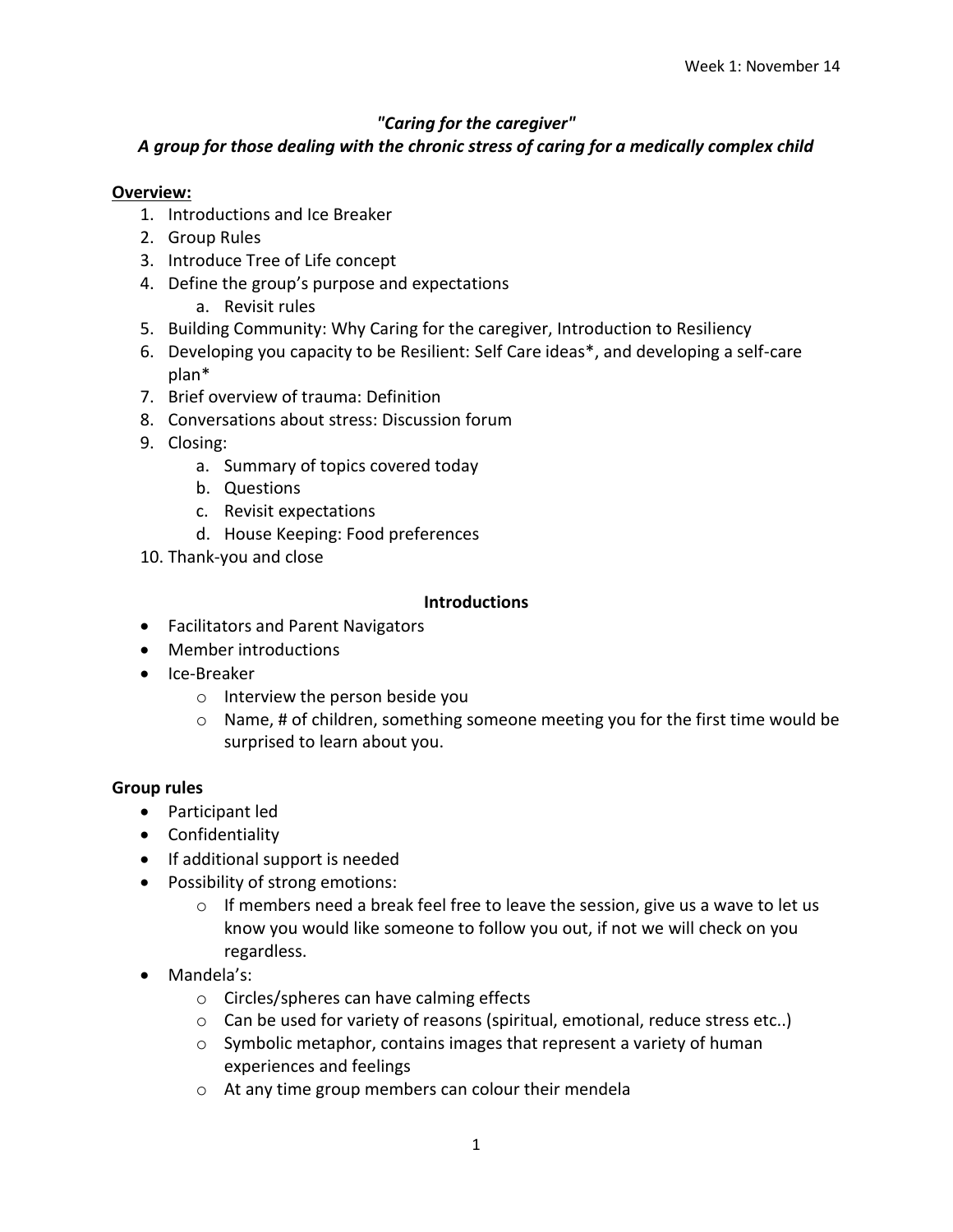### **Housekeeping**

- Facility Info:
	- $\circ$  Bathrooms: There is a bathroom right after the water cooler in the hall, this is typically used by women. There is another bathroom around the corner (actually around the first corner then around the second corner) – this can be used for men.
- Coats/Boots: Parents can hang their coats and place their boots in the hallway cupboard.
- Coffee: You will find that the coffee decanters are filled with water and the basket is empty. In order to make coffee you will put a filter in the basket that slides out and empty one coffee bag into the filter. Be sure to check the names as the regular and decaf packages look the same. After your meeting you will need to empty the coffee filter/coffee into the garbage and rinse it prior to putting it back. Pour out any coffee and put the lid back on the decanter. Press the start button and the container will fill up with water. They are left to soak for the next day. The "ON" button stays on (is red).There is cream and milk in the fridge and sugar/tea / coffee filters in canisters on the counter beside the coffee machine.
- Evaluations

### **Introduce Tree of Life Concept**

- Developed by Dulwich Centre (Training center in Australia which teaches narrative therapy) and REPSSI (NGO working to reduce the effects of poverty, conflict and HIV/AIDS across East/South Africa).
- Rooted in narrative therapy.
- It uses a tree as a metaphor to allow people to talk about their lives in ways that that are not retramautising, but in ways which strengthens their relationships, history and significant people in their lives.

#### Steps:

- The tree gives participants the opportunity to explore their:
	- o History (Roots)
	- o Emotions (Ground)
	- o Skills/Knowledge (Trunk)
	- o Hopes and Goals (Branches)
	- o Important people in their lives (Leaves)
	- o Gifts (Fruits)
	- o Challenges (Storms) *To be completed in week 4*

#### **Purpose**

- After the trees are drawn the participants make a forest, and share parts of their tree with the group.
- Participants then begin to form new stories of their lives with the help of others in the group.
- Each participant leaves a comment leaf on another tree about a part of their story that resonated with them.
- This is done to re-story their lives with an alternate view, one that is more positive and gives a new meaning to whatever situation they are dealing with.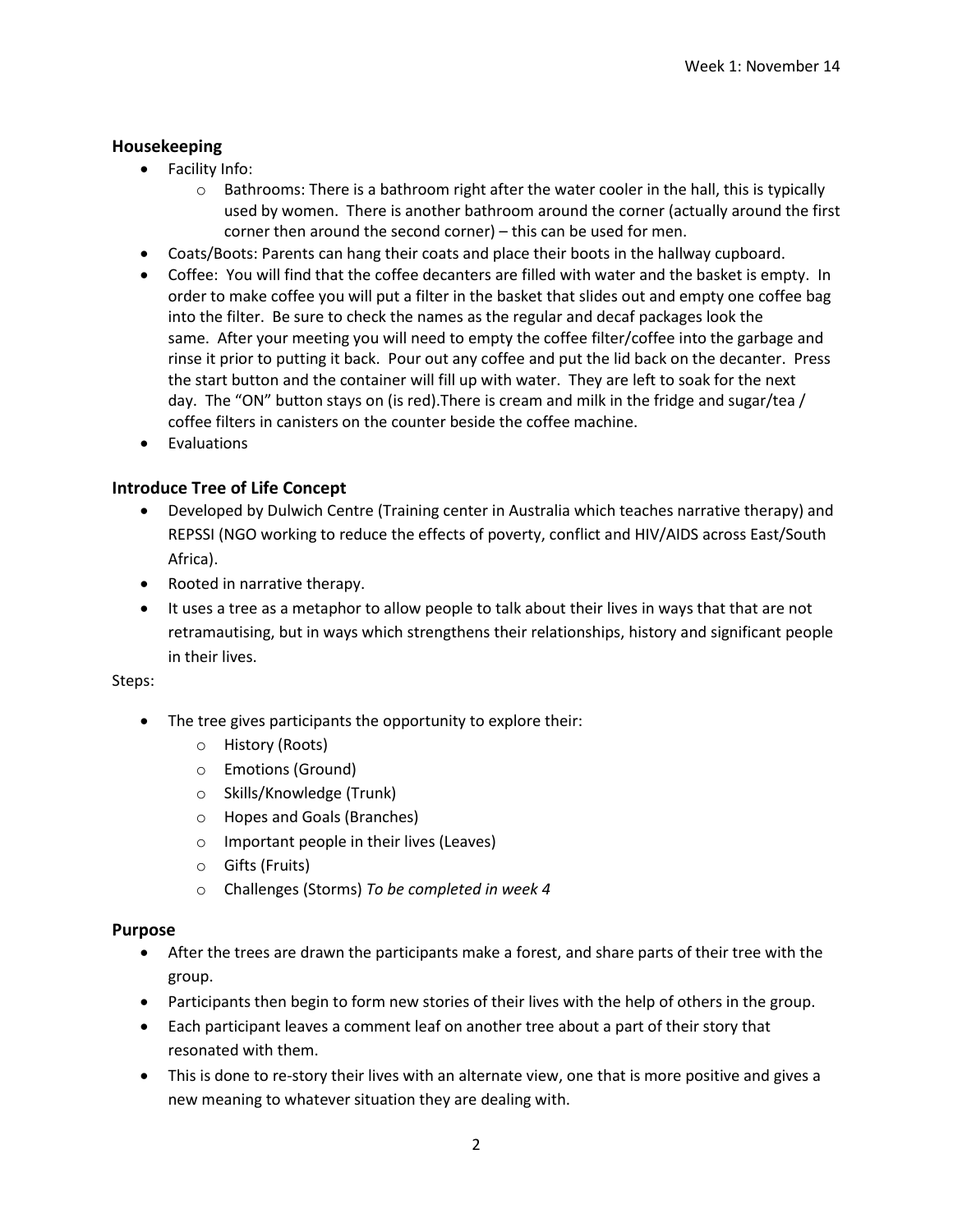When the storms are introduced the participants will explore the ways they overcame them, and also develop an alternate view of how to cope when future storms arise.

### **Facilitator Expectations**

- Attend all sessions
- Respect the group rules (Revisit group rules)
- Share only what you are comfortable with

### **Participant Expectations**

Discussion led by participants

### **Building Community**

### **Why 'Caring for the Caregiver'?**

Many parents in this group routinely put their child's needs ahead of their own. It is a natural response to the increased demands put on you as the primary caregiver. Unfortunately this makes it easy to forget to take care of yourself. Whether by choice, or not, the reality of caring for a child with complex needs is that you have, or will become an expert in the care of your child. You will learn exactly what their needs are and will learn to teach others how to care for your children. You fill many roles from first responder to advocate. The life of a caregiver is one stacked with ups and downs, which make it difficult to celebrate the highs, when you know it will inevitably be followed by a relative low.

- How does this definition relate to your own situation?
- Would you like to change this statement by adding to it, or taking away?

# **Introduction to Resiliency**

Many overwhelming experiences can have a traumatic effect. However, not everyone who goes through a life-threatening event or severe crisis situation experiences ongoing traumatic stress responses. The impact of any single event or the cumulative impact of events is contingent on many different variables. There will always be some stress present in our lives. It is how we: prepare, react, cope, and are supported that affects our resilience. Many people always find ways to cope with the stress they experience, whether it is a strong relationship with helping professionals, informal supports, or respite care; parents have figured what they need to do to balance the demands that are put on them. The meaning we give our situation can also influence how resilient we are.

- What are some things you do to be resilient?
- What strategies are in place to prevent you from being overwhelmed?
- How do you know when you need a break?

# **\*10 Minute Break\***

# **Developing Your Capacity to be Resilient**

- Participant-led
- Ideas for self-care *Handout*